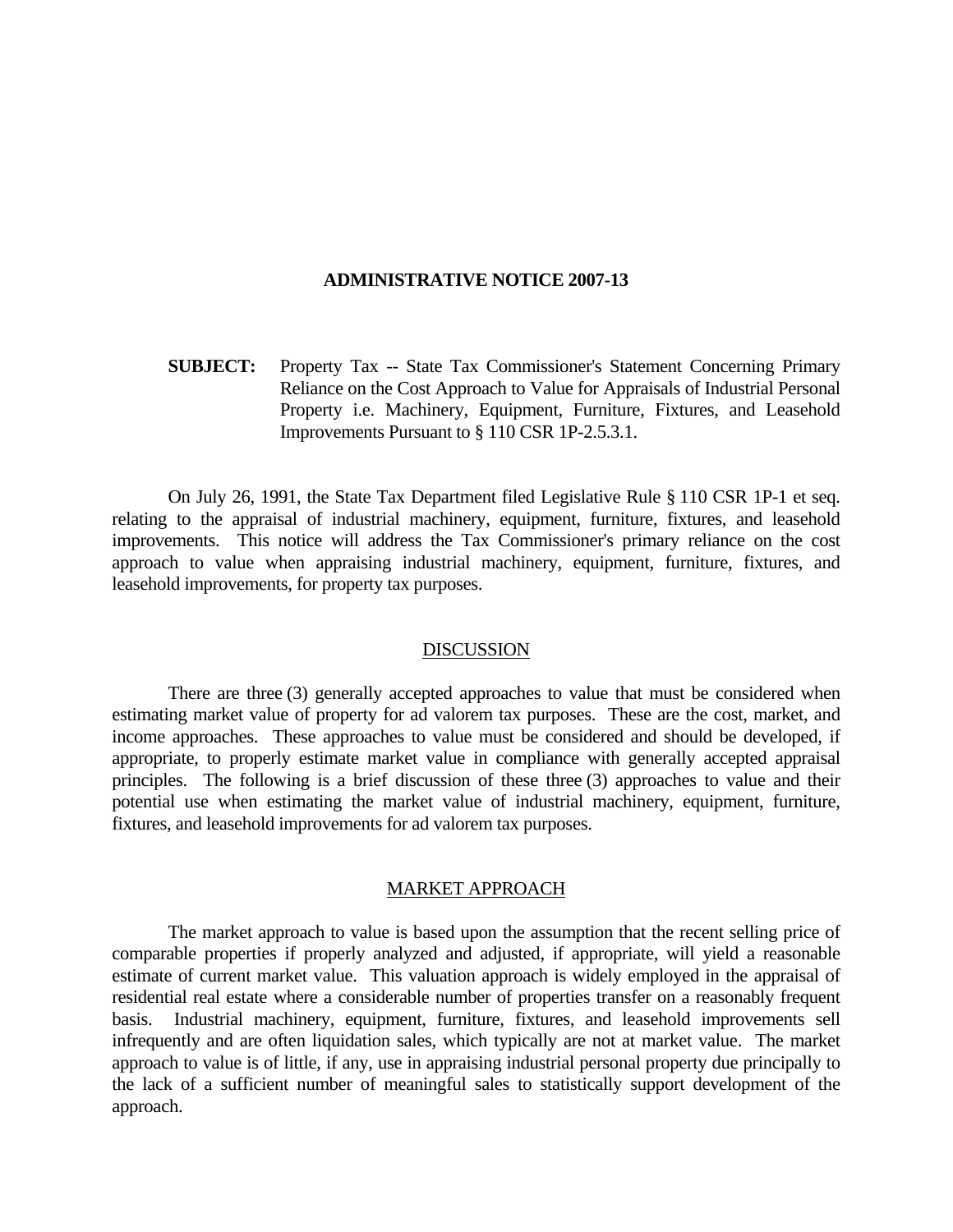#### INCOME APPROACH

 The income approach to value is based upon the assumption that a property is worth the future income, discounted to present worth, that it will generate for a prospective buyer. The income approach is widely used in the appraisal of various types of income producing properties; however, the approach has limited use in the appraisal of industrial machinery, equipment, furniture, fixtures, and leasehold improvements because of the difficulty in estimating future net benefits; except in the case of certain kinds of leased equipment. When reliable data on equipment leases is available, the income approach can provide reliable estimates of fair market value.

# COST APPROACH

 The cost approach to value is based upon the assumption that the cost of a property, less depreciation (loss in value), yields a reasonable estimate of market value. Depreciation is a loss in value due to physical deterioration through use, functional obsolescence through design or utility, and economic obsolescence due to outside market forces.

 Costs used in the cost approach can be original, acquisition, replacement, or reproduction costs, although often only original or acquisition costs are readily available. Original cost is the cost of acquisition of a property. Reproduction cost is the cost of reproducing an exact replica of a property. Replacement cost is the cost of replacing a property with one of like utility. The cost approach may be most consistently applied to machinery, equipment, furniture, fixtures, and leasehold improvements because of the availability of reliable data such as the original or acquisition cost.

 The State Tax Department trends the original or acquisition cost to today's replacement cost and depreciates the replacement cost, based on age and condition, to estimate a property's current market value. This process is recommended by the International Association of Assessing Officers' Standards on the Valuation of Personal Property.

This process is as follows:

| Original or |           | Today's                  |                  | Current |
|-------------|-----------|--------------------------|------------------|---------|
| Acquisition | $Trend =$ | Replacement or           | Depreciation $=$ | Market  |
| Cost        | Factor    | <b>Reproduction Cost</b> | Factor           | Value   |